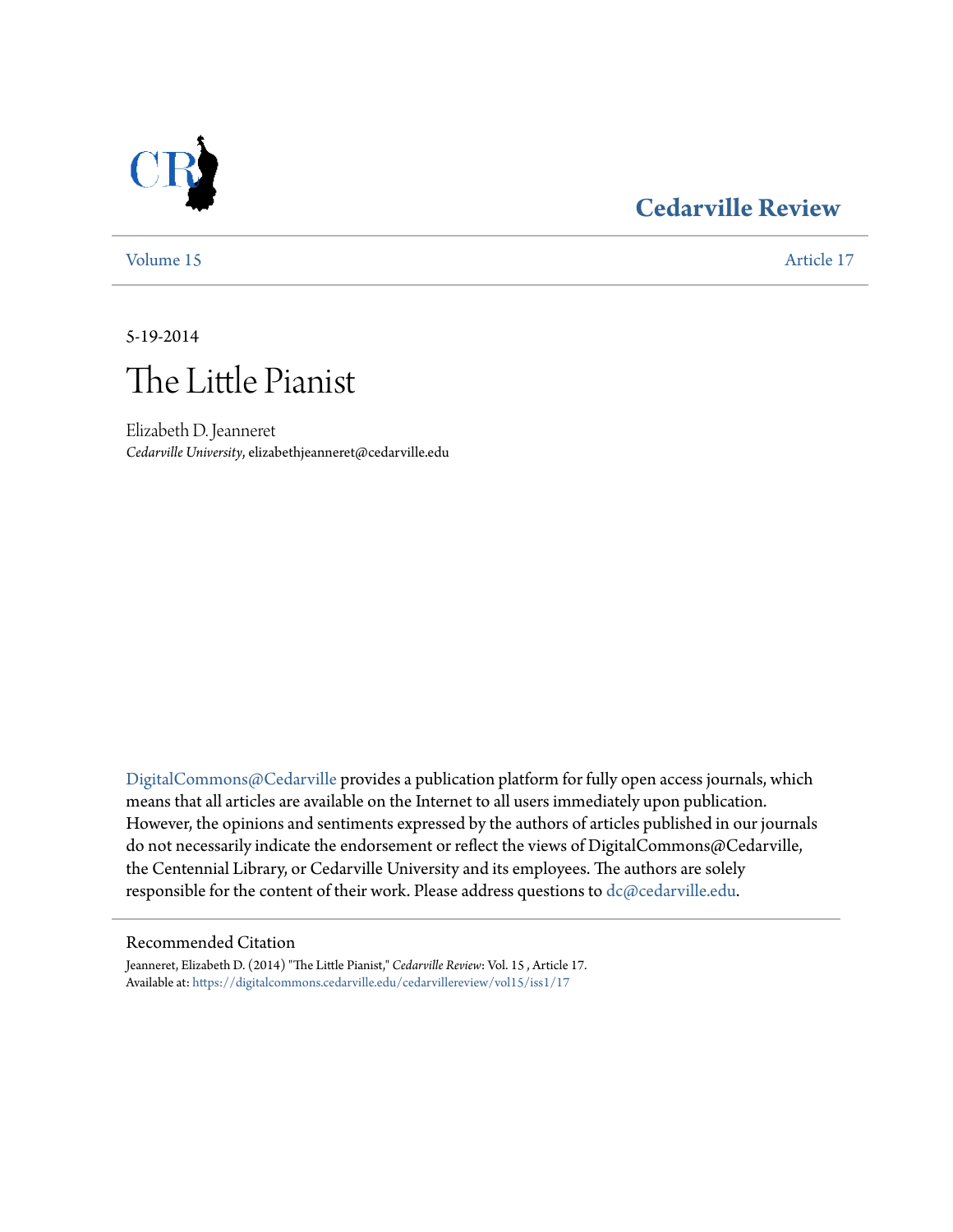## The Little Pianist

Browse the contents of [this issue](https://digitalcommons.cedarville.edu/cedarvillereview/vol15/iss1) of *Cedarville Review*.

#### **Description (Optional)**

This is a photograph of a little girl my Mom watches during the school year. She loves to play on our Baby Grand Piano. Due to the high contrast, I though it would look best as a black and white photo.

## Creative Commons License<br> **@ 089**

This work is licensed under a [Creative Commons Attribution-Noncommercial-No Derivative Works 4.0](http://creativecommons.org/licenses/by-nc-nd/4.0/) [License.](http://creativecommons.org/licenses/by-nc-nd/4.0/)

### **About the Contributor (Optional)**

Elizabeth Jeanneret is a senior Finance major from Cedarville University. She lives in Springfield Ohio with her parents, two siblings, two cats, a dog, and a multitude of fish. Her other hobbies include reading, fishing, and of course photography.

Follow this and additional works at: [https://digitalcommons.cedarville.edu/cedarvillereview](https://digitalcommons.cedarville.edu/cedarvillereview?utm_source=digitalcommons.cedarville.edu%2Fcedarvillereview%2Fvol15%2Fiss1%2F17&utm_medium=PDF&utm_campaign=PDFCoverPages)

Part of the [Photography Commons](http://network.bepress.com/hgg/discipline/1142?utm_source=digitalcommons.cedarville.edu%2Fcedarvillereview%2Fvol15%2Fiss1%2F17&utm_medium=PDF&utm_campaign=PDFCoverPages)